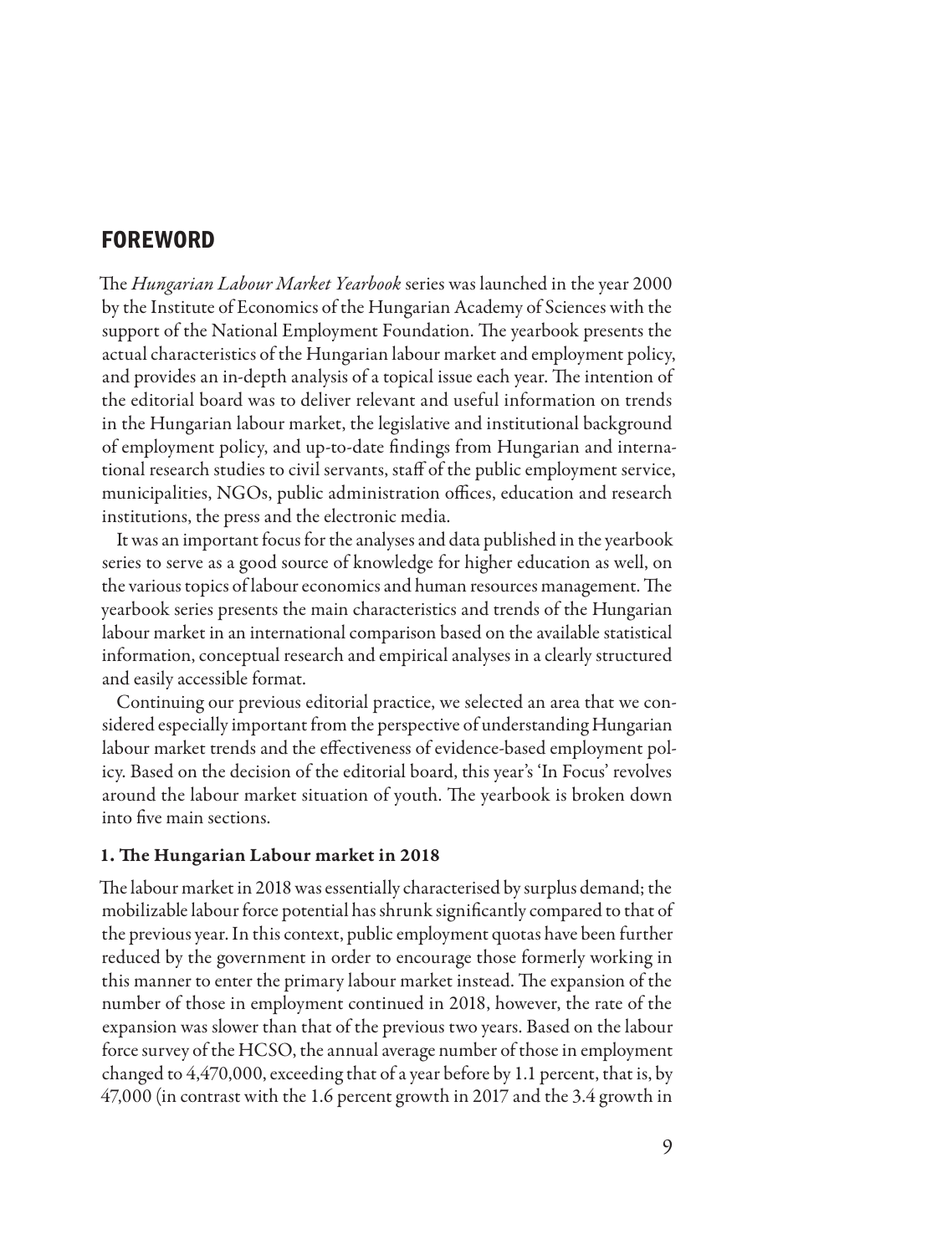2016). The number of students fulfilling the criterion of being employed has grown significantly, compared to the low base. The growth of the employment rate of students was driven mostly by an increase in wages caused by an excess demand for labour (and a trend of rising costs of living for those living in separate households – especially housing costs); however, working while studying is still less widespread in Hungary than in most Northern and Western European countries. The labour force potential (the supply) is comprised of the unemployed, and the inactive who want to work – in EU terms, the so-called underemployed, and within the particularities of the Hungarian labour market, public workers. (The latter can be considered labour force potential only from a primary labour market perspective, as they are included in the group of those registered as employed.) In 2018, all of the above categories shrank in number significantly, causing the labour supply to decline further. In 2018, the labour force potential still significantly exceeded the number of job vacancies despite the decrease, but the geographical (and possibly the structural) mismatch is still quite significant. An equalisation could be facilitated by the intensification of domestic migration, however, this is seriously hampered by the fact that housing costs are the highest in the places where employment opportunities are the best. The excess demand for labour and government measures related to wages have resulted in a significant increase of wages, with an increase rate that is marginally below that of the previous year.

As a result of the COVID-19 epidemic that appeared in Hungary in March 2020, the favourable labour market processes were spectacularly broken. The average monthly number of persons employed was already 56 thousand less in March than in the previous month and 22 thousand less than in March of the previous year. Although at the time of writing these sentences, it is not yet known for sure how much unemployment officially increased in April 2020, an estimate can be made using the relationship between the number of Google searches and the number of the registered unemployed.

# 2. Youth in focus

The chapters of *In Focus* review the main aspects of the labour market situation of youth from secondary education to the first job. Chapter 1 presents the main trends of educational attainment and employment of the past fifteen years. Chapter 2 analyses the competencies obtainable in school, the choice of school, and the development of early school leaving. Chapter 3 examines the channels through which youth leaving school are able to obtain their first work experiences. Chapter 4 analyses the negative effects of early difficulties on the rest of the career path, and the extent to which low local labour force demand and high commuting costs contribute to the unemployment of youth. Chapter 5 presents the extent to which employment policy tools and services available to youth are able to mitigate or prevent youth unemployment. Chapter 6 pro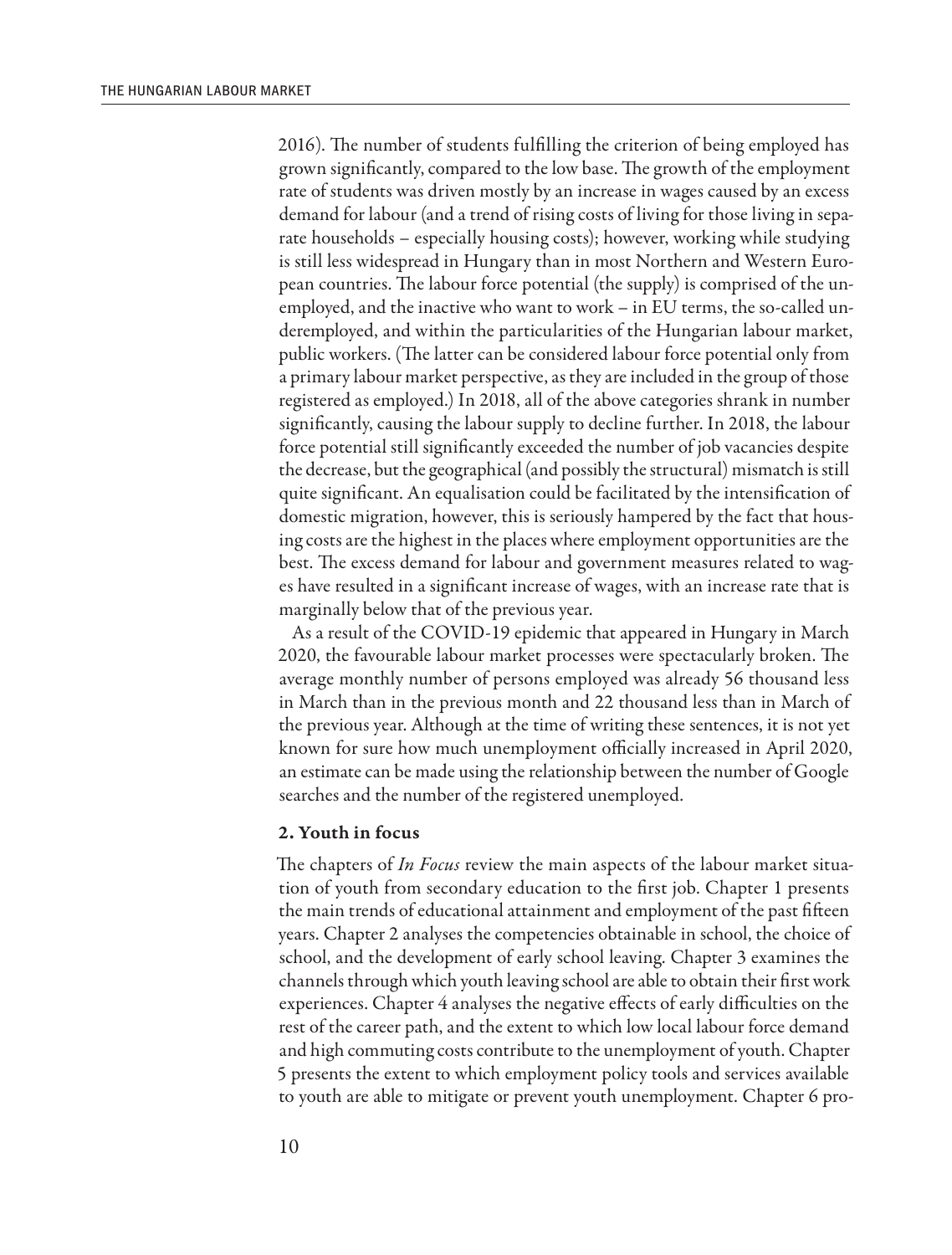vides a short review of the educational and labour market disadvantages experienced by Roma youth. Chapter 7 examines the skills demanded by employers, how the labour market values the knowledge of fresh higher education graduates, and the extent to which workplace training or training conducted parallel to work may bridge skill gaps. Finally, chapter 8 reviews the occupational and geographical mobility of youth.

In past years, the employment rate of youth increased, while the rate of those not in education, employment, or training decreased. This could make the transition from school to work appear seamless, however, the details presented in In Focus will nuance the picture. This is because the primary explanation for improving indicators is not the smooth functioning of the institutions assisting the transition. Rather, it is that the majority of better educated youth can find jobs within a short time without state assistance, while a substantial part of the undereducated find short-term job opportunities with wage subsidies or as public workers. An element of youth who leave school early, after the completion of the eighth grade of elementary school, are "lost" either in public employment or without a job, and do not receive substantial assistance either to finish their studies or to enter the primary labour market. Parallel to the rise of the employment rate, the rate of those participating in full-time education or training started to decrease, and the attainment level of the fresh graduate age groups stopped increasing. Additionally, policy steps with regard to public education and higher education do not support the development of general skills either.

The further improvement of the labour market situation of youth may be hindered in the long run by two circumstances: On the one hand, as demand moves towards non-cognitive skills, even a part of fresh graduates considered educated will not be able to fulfill employers' requirements, while this may be even more marked in the case of those with lower educational attainment. On the other hand, youth who found jobs easily during the upswing period but whose basic skills are weak will be, in the future, less able to adapt to employers' demands changing due to technological development. Considering its existing capacities, it is difficult for the state employment service to provide them with adequate support to fill the gaps in their skills and find long-term employment. These issues may affect the generations who enter the labour market in a potentially unfavourable economic climate even more gravely.

#### 3. Labour market policy tools (June 2018 – May 2019)

This chapter summarizes the main legislative changes in connection with labour market policies between June 2018 and May 2019.

The amendment to the vocational training act introduced the possibility of closed-system electronic long-distance training with effect from 1 January 2019. As of January 2019, a chancellery system has been introduced in vocational training centres within the competence of the Ministry for Innovation and Technol-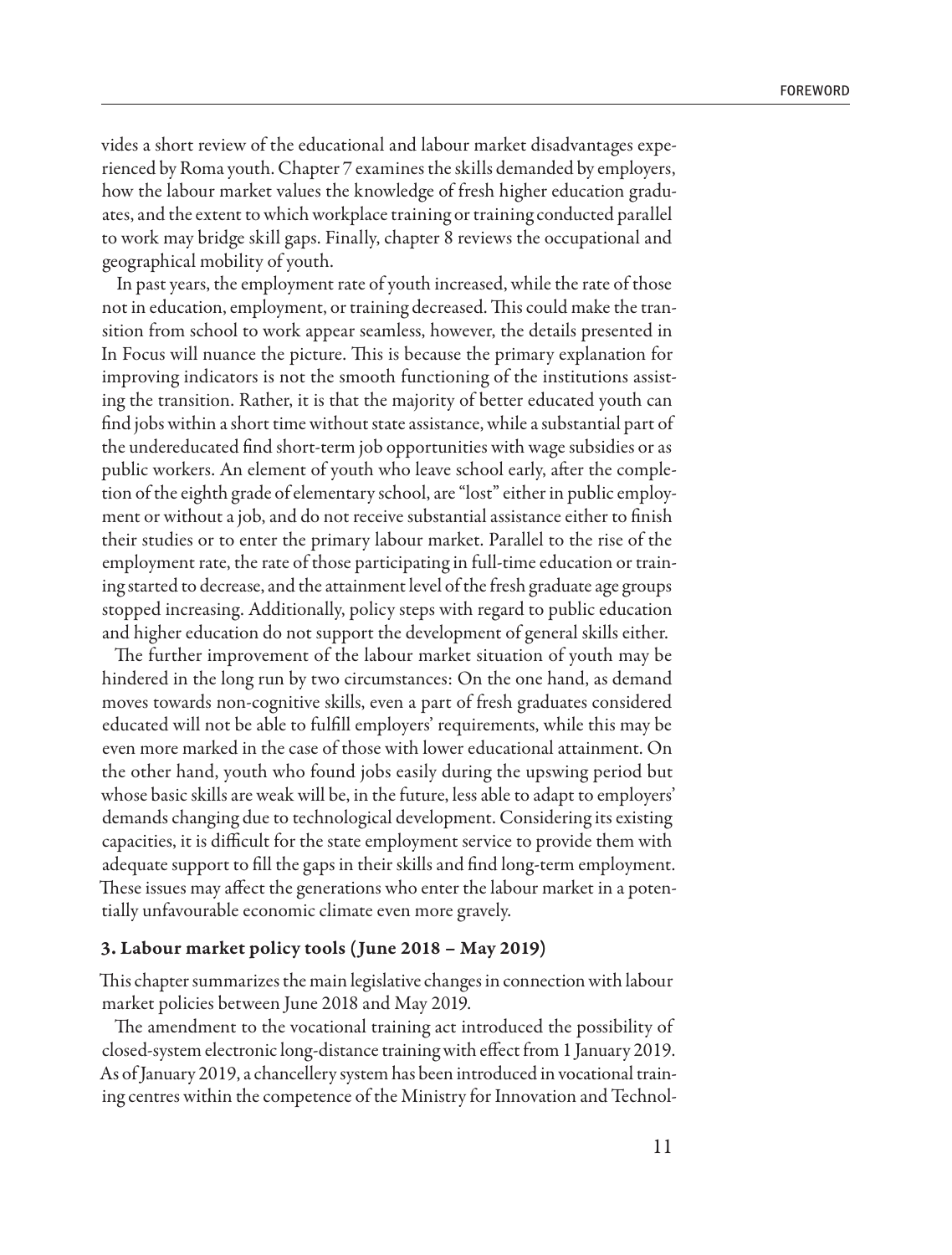ogy – following the model already in place in higher education. The chancellor is a senior manager in charge of the institution, appointed by the minister in charge of the vocational training field. The Vocational Training and Education (VET) Innovation Council was established in September 2018, with the main objective of providing a regular platform for dialogue between the government and the main agents of the vocational training system. In March 2019 the government approved a document that contains the "Vocational training 4.0" strategy. According to this, from September 2020, the-four-plus-one-year training structure of vocational grammar schools (*szakgimnázium*) will be replaced by the five-year training model of technical grammar schools (*technikum*)*,* while secondary vocational schools (*szakközépiskola*) will be transformed into three-year vocational training schools (*szakképző iskola*)*.* In dual vocational education and training, apprenticeship contracts will be replaced by student employment contracts.

Due to the new regulations in effect as of 1 January 2019, the pensioners' cooperatives system lost its financial purpose, since pensioners in their own right who are in employment as defined by the Labour Code are not under insurance obligation, and thus are exempt from paying pension contributions and the health insurance contribution in kind, and are only obliged to pay personal income tax on their wages – in the same way as if they received remuneration as members of a pensioners' cooperative of public interest.

With the raising of the minimum wage, the amounts of the related benefits have respectively also grown. And with regard to labour market services, new applications may be submitted within the framework of the Széchenyi 2020 scheme, and this time, businesses may apply with plans related to the development of labour market adaptability, the strengthening of social responsibility, and the expansion of their role as service providers as well.

Throughout the past year, the aims of active employment policy were the reduction of public education, the encouragement of lawful employment, supporting entrepreneurship, supporting those raising small children to enter the labour market, the encouragement of the creation of jobs, supporting the establishment of workers' hotels, and the development of labour market adaptability.

The amounts of the minimum wage and the guaranteed minimum salaries continued to increase in 2019. Additionally, a new law on social contribution tax entered into force, discontinuing the former health contribution tax and prescribing a social contribution tax with a universal rate of 19.5 percent. The rate of the tax has been lowered by 2 percent as of July 2019. The range of social contribution tax relief options has shrunk by several factors, and a new tax relief option has been introduced, available for the employment of new entrants into the labour market.

The cafeteria system has also been renewed: as of 2019, the Szép card is the only type of benefit in kind available. The range of certain defined benefits has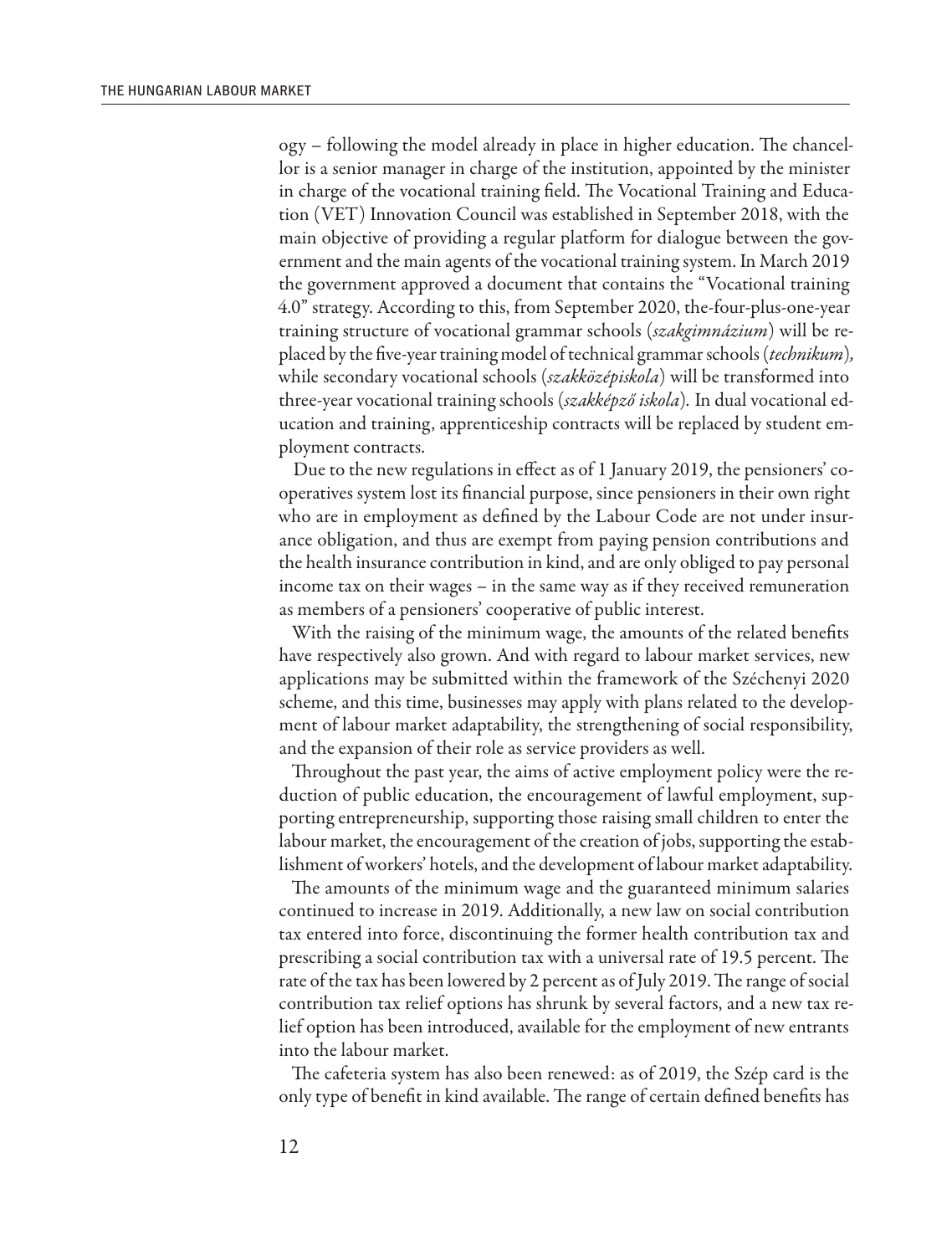also been reduced, and the tax exemption of several forms of benefits has been discontinued.

As of the 1 January 2019, the amendment of the Labour Code approved in December 2018 entered into force. The amendment raises the duration of the working time banking from 12 months to 36 months in the case of collective agreements, and also establishes that, based on a written agreement between the employee and the employer, a maximum of 150 hours of overtime (that is, "voluntary overtime") may be ordered each calendar year, on top of the overtime specified previously.

# 4. Statistical data

This chapter, in the same structure as in previous years, provides detailed information on the major economic trends, the characteristics of the population, labour market participation, employment, unemployment, inactivity, wages, education, labour demand, regional imbalances, migration, labour relations and welfare benefits of the period since the political transition, and presents an international comparison of certain labour market indicators.

The data presented in the chapter have two main sources: on the one hand, the regular labour-related institutional and population surveys of the Hungarian Central Statistical Office: the Labour Force Survey (LFS), institution-based labour statistics (ILS), and the labour force account (LFA). On the other hand, the register of the National Employment Services and its data collections: the unemployment register database (NES REG), short-term labour market forecast (PROG), wage tariff surveys (WT) and the Labour Relations Information System of the Ministry for National Economy (LRIS). More detailed information on these data sources is available at the end of the statistical section. In addition to the two main data providers, data on old age and disability pensions and benefits was provided by the Central Administration of National Pension Insurance. Finally, some tables and figures are based on information from the online databases of the Central Statistical Office, the National Tax and Customs Administration and the Eurostat.

The tables and figures of the chapter can be downloaded in Excel format following the links provided. All tables with labour market data published in the Hungarian Labour Market Yearbook since 2000 are available at the following link: http://adatbank.krtk.mta.hu/tukor\_kereso.

# 5. The Hungarian labour market, pocket edition

Continuing the initiative we started last year, we have compiled a collection of figures related to the theme of In Focus, based on Hungarian data, which makes the development of the labour market situation of youth over time easily understandable, via long time series figures.